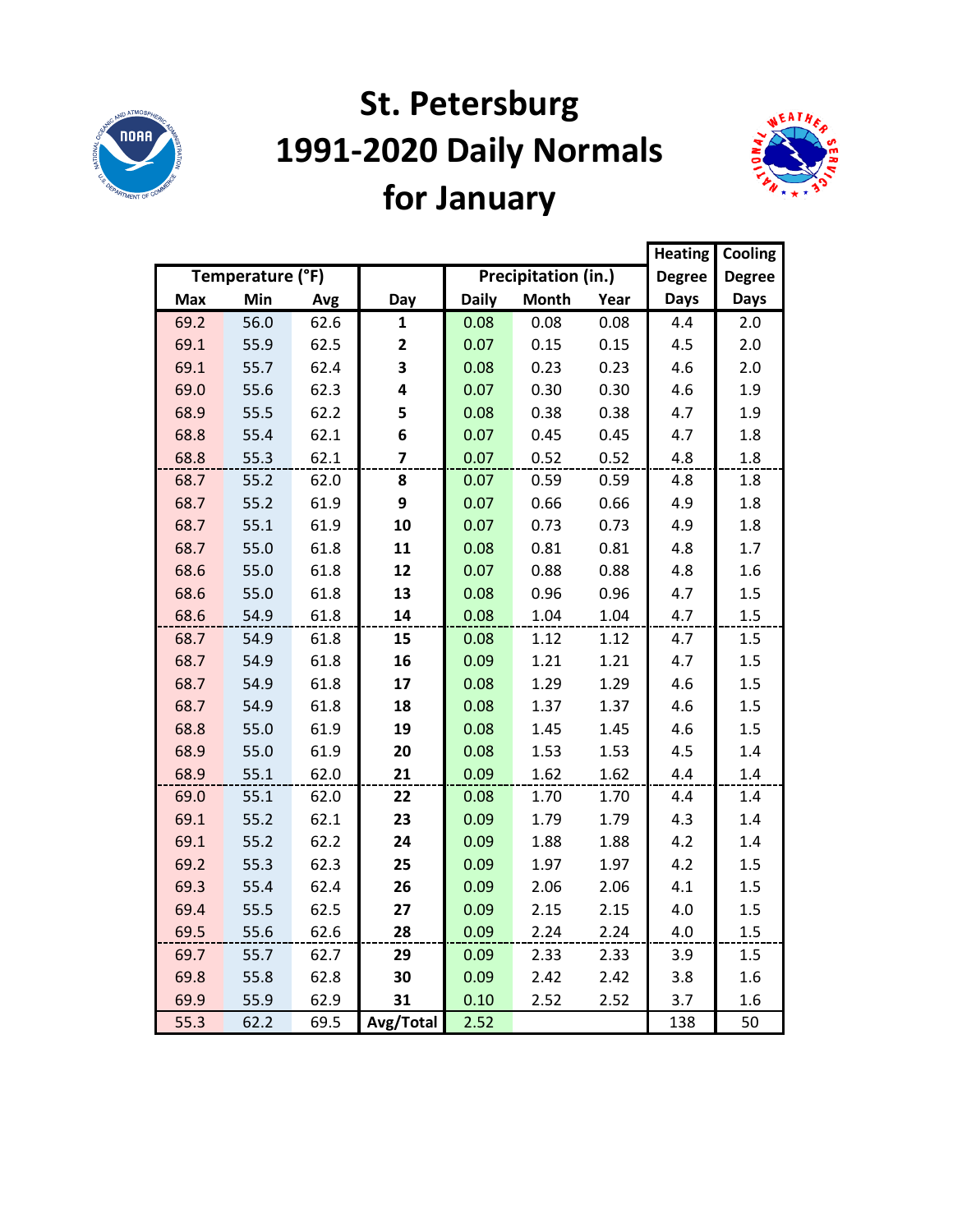

### **St. Petersburg 1991-2020 Daily Normals for February**



|            |                  |      |                         |              |                     |      | <b>Heating</b> | Cooling       |
|------------|------------------|------|-------------------------|--------------|---------------------|------|----------------|---------------|
|            | Temperature (°F) |      |                         |              | Precipitation (in.) |      | <b>Degree</b>  | <b>Degree</b> |
| <b>Max</b> | Min              | Avg  | Day                     | <b>Daily</b> | <b>Month</b>        | Year | <b>Days</b>    | <b>Days</b>   |
| 70.0       | 56.0             | 63.0 | $\mathbf{1}$            | 0.09         | 0.09                | 2.61 | 3.6            | 1.6           |
| 70.1       | 56.2             | 63.2 | $\overline{\mathbf{2}}$ | 0.08         | 0.17                | 2.69 | 3.5            | 1.6           |
| 70.3       | 56.3             | 63.3 | 3                       | 0.09         | 0.26                | 2.78 | 3.4            | 1.7           |
| 70.4       | 56.4             | 63.4 | 4                       | 0.08         | 0.34                | 2.86 | 3.4            | 1.8           |
| 70.6       | 56.5             | 63.5 | 5                       | 0.09         | 0.43                | 2.95 | 3.3            | 1.9           |
| 70.7       | 56.7             | 63.7 | 6                       | 0.08         | 0.51                | 3.03 | 3.3            | 2.0           |
| 70.8       | 56.8             | 63.8 | $\overline{\mathbf{z}}$ | 0.07         | 0.58                | 3.10 | 3.2            | 2.0           |
| 71.0       | 57.0             | 64.0 | 8                       | 0.07         | 0.65                | 3.17 | 3.1            | 2.1           |
| 71.1       | 57.1             | 64.1 | 9                       | 0.07         | 0.72                | 3.24 | 3.1            | 2.2           |
| 71.3       | 57.3             | 64.3 | 10                      | 0.07         | 0.79                | 3.31 | 3.0            | 2.3           |
| 71.4       | 57.4             | 64.4 | 11                      | 0.07         | 0.86                | 3.38 | 3.0            | 2.4           |
| 71.5       | 57.5             | 64.5 | 12                      | 0.07         | 0.93                | 3.45 | 2.9            | 2.5           |
| 71.7       | 57.7             | 64.7 | 13                      | 0.08         | 1.01                | 3.53 | 2.9            | 2.6           |
| 71.8       | 57.8             | 64.8 | 14                      | 0.07         | 1.08                | 3.60 | 2.8            | 2.6           |
| 72.0       | 58.0             | 65.0 | 15                      | 0.07         | 1.15                | 3.67 | 2.7            | 2.7           |
| 72.1       | 58.1             | 65.1 | 16                      | 0.07         | 1.22                | 3.74 | 2.6            | 2.7           |
| 72.3       | 58.3             | 65.3 | 17                      | 0.07         | 1.29                | 3.81 | 2.6            | 2.8           |
| 72.4       | 58.4             | 65.4 | 18                      | 0.07         | 1.36                | 3.88 | 2.5            | 2.9           |
| 72.5       | 58.5             | 65.5 | 19                      | 0.07         | 1.43                | 3.95 | 2.4            | 3.0           |
| 72.7       | 58.7             | 65.7 | 20                      | 0.06         | 1.49                | 4.01 | 2.3            | 3.0           |
| 72.8       | 58.8             | 65.8 | 21                      | 0.07         | 1.56                | 4.08 | 2.3            | 3.1           |
| 73.0       | 59.0             | 66.0 | 22                      | 0.07         | 1.63                | 4.15 | 2.2            | 3.2           |
| 73.1       | 59.1             | 66.1 | 23                      | 0.06         | 1.69                | 4.21 | 2.2            | 3.3           |
| 73.2       | 59.2             | 66.2 | 24                      | 0.06         | 1.75                | 4.27 | 2.2            | 3.4           |
| 73.4       | 59.4             | 66.4 | 25                      | 0.07         | 1.82                | 4.34 | 2.1            | 3.5           |
| 73.5       | 59.5             | 66.5 | 26                      | 0.07         | 1.89                | 4.41 | 2.0            | 3.5           |
| 73.6       | 59.7             | 66.6 | 27                      | 0.06         | 1.95                | 4.47 | 2.0            | 3.6           |
| 73.8       | 59.8             | 66.8 | 28                      | 0.07         | 2.02                | 4.54 | 1.9            | 3.7           |
| 73.8       | 59.9             | 66.8 | 29                      |              |                     |      | 1.9            | 3.7           |
| 57.9       | 64.9             | 72.0 | Avg/Total               | 2.02         |                     |      | 76             | 74            |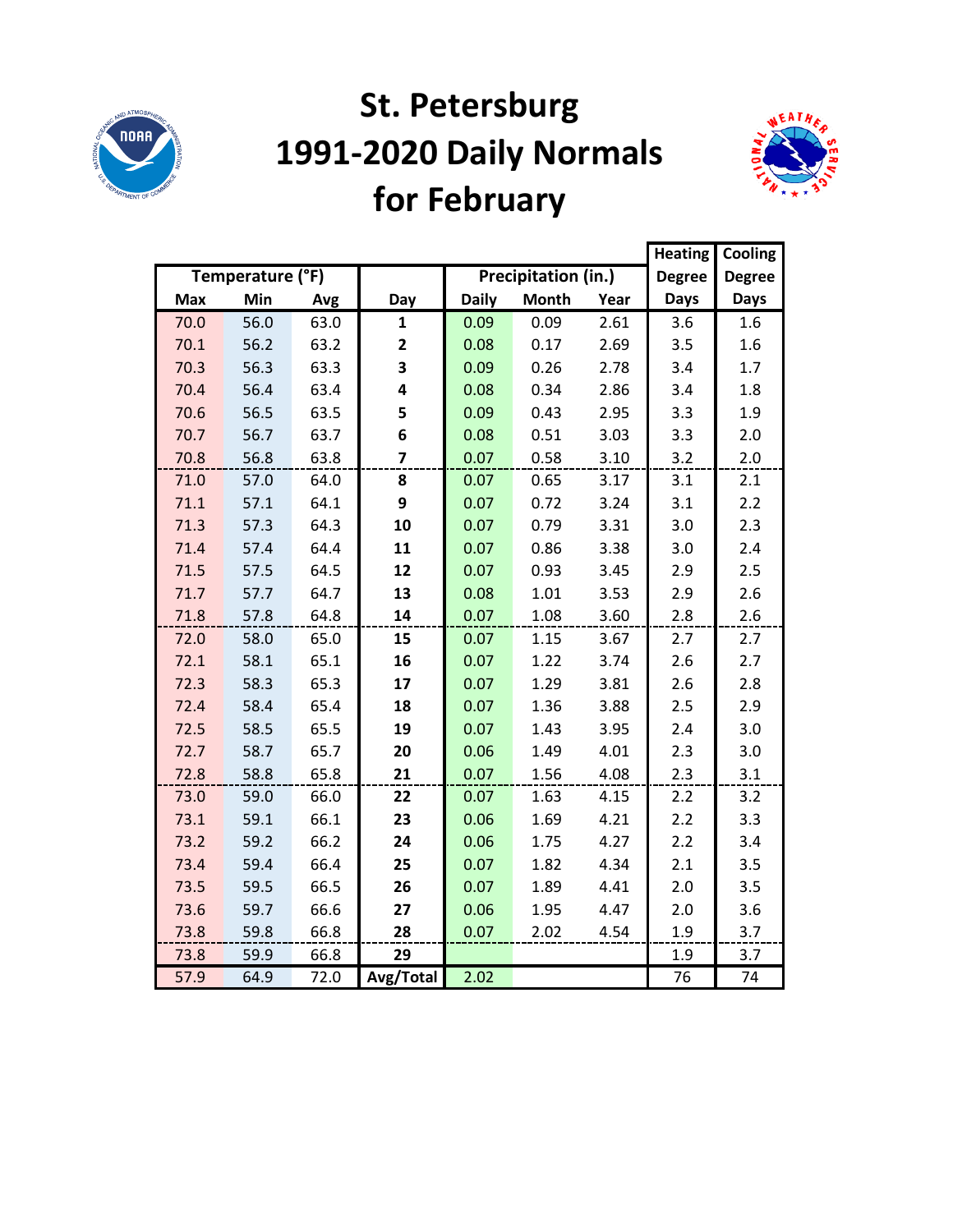

## **St. Petersburg 1991-2020 Daily Normals for March**



|            |                  |      |              |              |                     | <b>Heating</b> | Cooling       |               |
|------------|------------------|------|--------------|--------------|---------------------|----------------|---------------|---------------|
|            | Temperature (°F) |      |              |              | Precipitation (in.) |                | <b>Degree</b> | <b>Degree</b> |
| <b>Max</b> | Min              | Avg  | Day          | <b>Daily</b> | <b>Month</b>        | Year           | <b>Days</b>   | <b>Days</b>   |
| 73.9       | 59.9             | 66.9 | 1            | 0.06         | 0.06                | 4.60           | 1.8           | 3.7           |
| 74.0       | 60.1             | 67.0 | $\mathbf{2}$ | 0.07         | 0.13                | 4.67           | 1.8           | 3.8           |
| 74.1       | 60.2             | 67.2 | 3            | 0.07         | 0.20                | 4.74           | 1.7           | 3.9           |
| 74.3       | 60.3             | 67.3 | 4            | 0.07         | 0.27                | 4.81           | 1.6           | 3.9           |
| 74.4       | 60.5             | 67.4 | 5            | 0.07         | 0.34                | 4.88           | 1.6           | 4.0           |
| 74.5       | 60.6             | 67.6 | 6            | 0.07         | 0.41                | 4.95           | 1.5           | 4.1           |
| 74.7       | 60.7             | 67.7 | 7            | 0.08         | 0.49                | 5.03           | $1.4\,$       | 4.1           |
| 74.8       | 60.9             | 67.8 | 8            | 0.08         | 0.57                | 5.11           | 1.4           | 4.2           |
| 74.9       | 61.0             | 68.0 | 9            | 0.09         | 0.66                | 5.20           | 1.3           | 4.3           |
| 75.0       | 61.2             | 68.1 | 10           | 0.07         | 0.73                | 5.27           | 1.3           | 4.4           |
| 75.2       | 61.3             | 68.2 | 11           | 0.08         | 0.81                | 5.35           | 1.2           | 4.4           |
| 75.3       | 61.4             | 68.4 | 12           | 0.08         | 0.89                | 5.43           | 1.1           | 4.5           |
| 75.4       | 61.6             | 68.5 | 13           | 0.06         | 0.95                | 5.49           | 1.0           | 4.5           |
| 75.6       | 61.7             | 68.6 | 14           | 0.08         | 1.03                | 5.57           | 1.0           | 4.6           |
| 75.7       | 61.9             | 68.8 | 15           | 0.08         | 1.11                | 5.65           | 0.9           | 4.7           |
| 75.8       | 62.0             | 68.9 | 16           | 0.08         | 1.19                | 5.73           | 0.9           | 4.8           |
| 76.0       | 62.2             | 69.1 | 17           | 0.09         | 1.28                | 5.82           | 0.9           | 4.9           |
| 76.1       | 62.3             | 69.2 | 18           | 0.09         | 1.37                | 5.91           | 0.8           | 5.0           |
| 76.3       | 62.5             | 69.4 | 19           | 0.09         | 1.46                | 6.00           | 0.8           | $5.2$         |
| 76.4       | 62.6             | 69.5 | 20           | 0.09         | 1.55                | 6.09           | 0.8           | 5.3           |
| 76.5       | 62.8             | 69.7 | 21           | 0.09         | 1.64                | 6.18           | 0.8           | 5.4           |
| 76.7       | 63.0             | 69.8 | 22           | 0.09         | 1.73                | 6.27           | 0.7           | 5.5           |
| 76.8       | 63.1             | 70.0 | 23           | 0.10         | 1.83                | 6.37           | 0.6           | 5.6           |
| 77.0       | 63.3             | 70.1 | 24           | 0.09         | 1.92                | 6.46           | 0.6           | 5.7           |
| 77.1       | 63.5             | 70.3 | 25           | 0.09         | 2.01                | 6.55           | 0.5           | 5.8           |
| 77.3       | 63.6             | 70.5 | 26           | 0.10         | 2.11                | 6.65           | 0.5           | 6.0           |
| 77.5       | 63.8             | 70.6 | 27           | 0.10         | 2.21                | 6.75           | 0.4           | 6.1           |
| 77.6       | 64.0             | 70.8 | 28           | 0.09         | 2.30                | 6.84           | 0.4           | 6.2           |
| 77.8       | 64.2             | 71.0 | 29           | 0.10         | 2.40                | 6.94           | 0.4           | 6.4           |
| 78.0       | 64.3             | 71.2 | 30           | 0.09         | 2.49                | 7.03           | 0.4           | 6.5           |
| 78.1       | 64.5             | 71.3 | 31           | 0.09         | 2.58                | 7.12           | 0.4           | 6.7           |
| 62.1       | 69.0             | 75.8 | Avg/Total    | 2.58         |                     |                | 30            | 154           |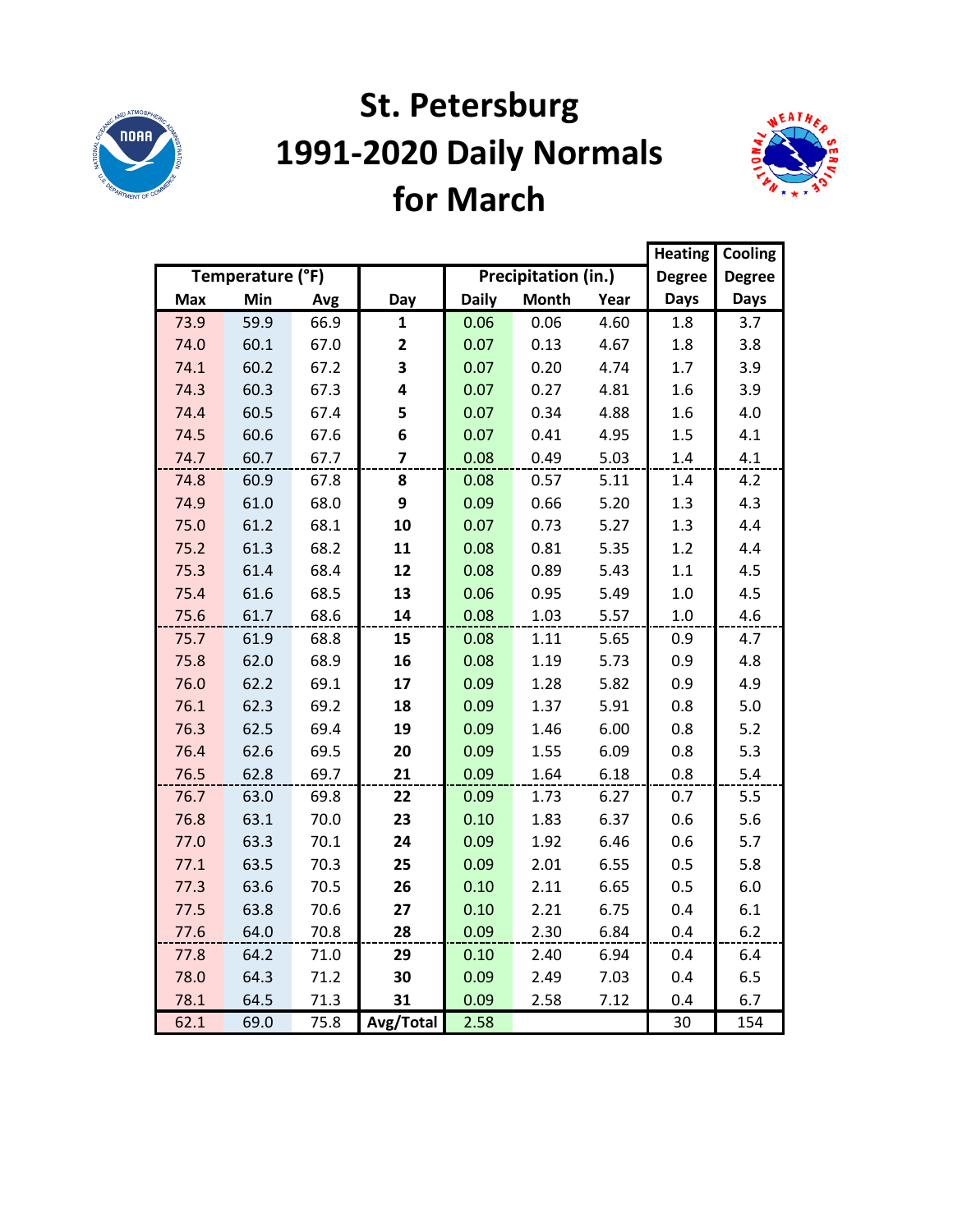

# **St. Petersburg 1991-2020 Daily Normals for April**



|      |                  |      |                |              |                     |      | <b>Heating</b> | Cooling       |
|------|------------------|------|----------------|--------------|---------------------|------|----------------|---------------|
|      | Temperature (°F) |      |                |              | Precipitation (in.) |      | <b>Degree</b>  | <b>Degree</b> |
| Max  | Min              | Avg  | Day            | <b>Daily</b> | <b>Month</b>        | Year | <b>Days</b>    | <b>Days</b>   |
| 78.3 | 64.7             | 71.5 | $\mathbf{1}$   | 0.08         | 0.08                | 7.20 | 0.3            | 6.8           |
| 78.5 | 64.9             | 71.7 | 2              | 0.08         | 0.16                | 7.28 | 0.3            | 7.0           |
| 78.6 | 65.1             | 71.9 | 3              | 0.07         | 0.23                | 7.35 | 0.3            | 7.2           |
| 78.8 | 65.2             | 72.0 | 4              | 0.08         | 0.31                | 7.43 | 0.3            | 7.3           |
| 79.0 | 65.4             | 72.2 | 5              | 0.07         | 0.38                | 7.50 | 0.2            | 7.5           |
| 79.2 | 65.6             | 72.4 | 6              | 0.06         | 0.44                | 7.56 | 0.2            | 7.6           |
| 79.4 | 65.8             | 72.6 | $\overline{7}$ | 0.07         | 0.51                | 7.63 | 0.2            | 7.8           |
| 79.6 | 66.0             | 72.8 | 8              | 0.07         | 0.58                | 7.70 | 0.2            | 8.0           |
| 79.7 | 66.1             | 72.9 | 9              | 0.06         | 0.64                | 7.76 | 0.2            | 8.1           |
| 79.9 | 66.3             | 73.1 | 10             | 0.07         | 0.71                | 7.83 | 0.2            | 8.3           |
| 80.1 | 66.5             | 73.3 | 11             | 0.08         | 0.79                | 7.91 | 0.2            | 8.5           |
| 80.3 | 66.7             | 73.5 | 12             | 0.07         | 0.86                | 7.98 | 0.2            | 8.7           |
| 80.5 | 66.9             | 73.7 | 13             | 0.06         | 0.92                | 8.04 | 0.2            | 8.9           |
| 80.7 | 67.1             | 73.9 | 14             | 0.06         | 0.98                | 8.10 | 0.2            | 9.0           |
| 80.9 | 67.2             | 74.1 | 15             | 0.06         | 1.04                | 8.16 | 0.1            | 9.2           |
| 81.1 | 67.4             | 74.2 | 16             | 0.05         | 1.09                | 8.21 | 0.1            | 9.4           |
| 81.3 | 67.6             | 74.4 | 17             | 0.06         | 1.15                | 8.27 | 0.1            | 9.5           |
| 81.5 | 67.8             | 74.6 | 18             | 0.07         | 1.22                | 8.34 | 0.1            | 9.7           |
| 81.7 | 67.9             | 74.8 | 19             | 0.06         | 1.28                | 8.40 | 0.1            | 9.9           |
| 81.9 | 68.1             | 75.0 | 20             | 0.06         | 1.34                | 8.46 | 0.1            | 10.0          |
| 82.1 | 68.3             | 75.2 | 21             | 0.07         | 1.41                | 8.53 | 0.0            | 10.2          |
| 82.2 | 68.5             | 75.4 | 22             | 0.06         | 1.47                | 8.59 | 0.0            | 10.4          |
| 82.4 | 68.6             | 75.5 | 23             | 0.07         | 1.54                | 8.66 | 0.0            | 10.6          |
| 82.6 | 68.8             | 75.7 | 24             | 0.05         | 1.59                | 8.71 | 0.0            | 10.7          |
| 82.8 | 69.0             | 75.9 | 25             | 0.06         | 1.65                | 8.77 | 0.0            | 10.9          |
| 83.0 | 69.2             | 76.1 | 26             | 0.06         | 1.71                | 8.83 | 0.0            | 11.1          |
| 83.2 | 69.3             | 76.3 | 27             | 0.05         | 1.76                | 8.88 | 0.0            | 11.3          |
| 83.4 | 69.5             | 76.4 | 28             | 0.06         | 1.82                | 8.94 | 0.0            | 11.5          |
| 83.6 | 69.7             | 76.6 | 29             | 0.05         | 1.87                | 8.99 | 0.0            | 11.6          |
| 83.8 | 69.8             | 76.8 | 30             | 0.06         | 1.93                | 9.05 | 0.0            | 11.8          |
| 67.3 | 74.1             | 80.6 | Avg/Total      | 1.93         |                     |      | 4              | 278           |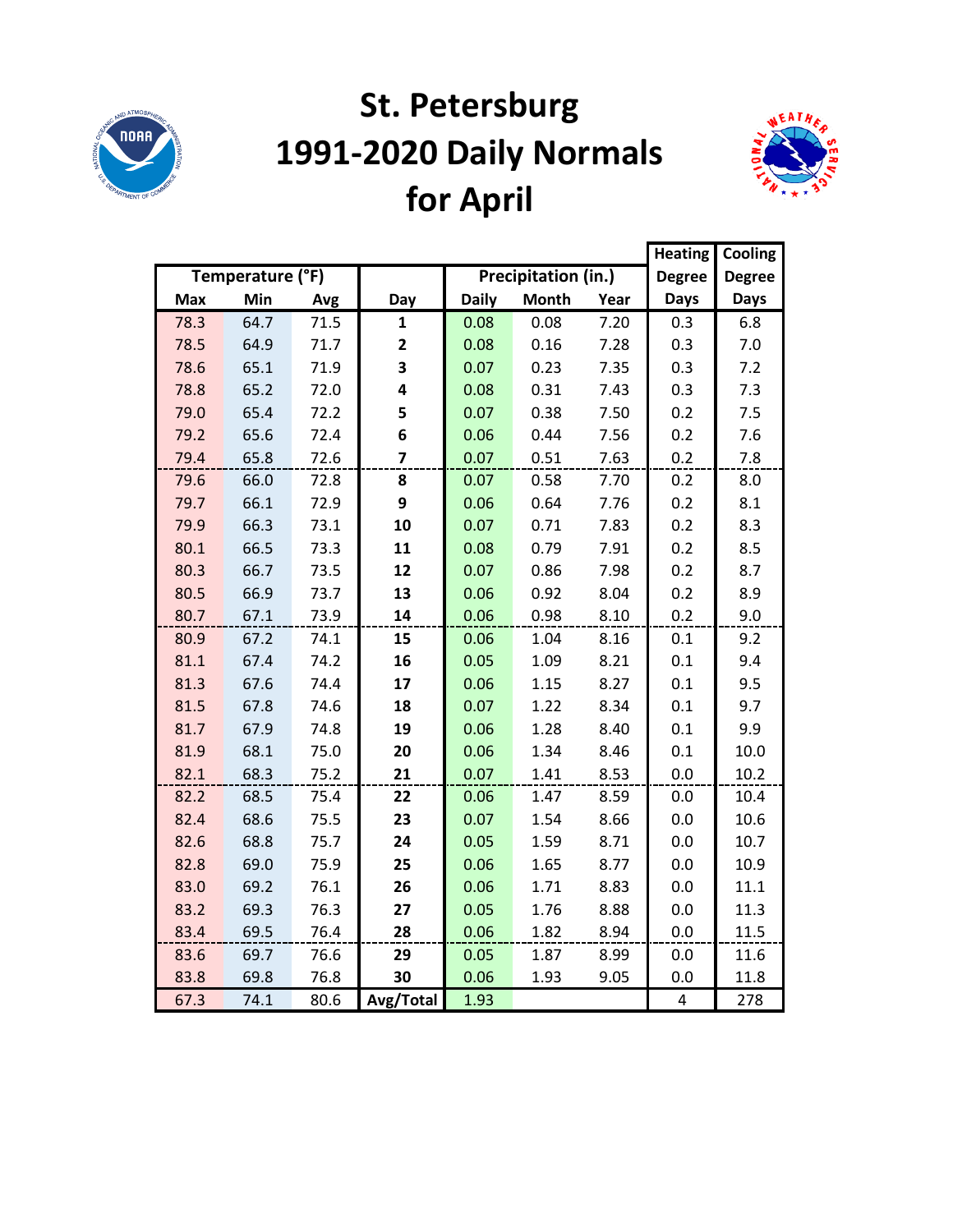

# **St. Petersburg 1991-2020 Daily Normals for May**



|            |                  |      |              |              |                     |       | <b>Heating</b> | Cooling       |
|------------|------------------|------|--------------|--------------|---------------------|-------|----------------|---------------|
|            | Temperature (°F) |      |              |              | Precipitation (in.) |       | <b>Degree</b>  | <b>Degree</b> |
| <b>Max</b> | Min              | Avg  | Day          | <b>Daily</b> | <b>Month</b>        | Year  | <b>Days</b>    | <b>Days</b>   |
| 84.0       | 70.0             | 77.0 | 1            | 0.04         | 0.04                | 9.09  | 0.0            | 12.0          |
| 84.1       | 70.2             | 77.2 | $\mathbf{2}$ | 0.05         | 0.09                | 9.14  | 0.0            | 12.2          |
| 84.3       | 70.4             | 77.3 | 3            | 0.05         | 0.14                | 9.19  | 0.0            | 12.4          |
| 84.5       | 70.5             | 77.5 | 4            | 0.05         | 0.19                | 9.24  | 0.0            | 12.5          |
| 84.7       | 70.7             | 77.7 | 5            | 0.05         | 0.24                | 9.29  | 0.0            | 12.7          |
| 84.8       | 70.9             | 77.9 | 6            | 0.06         | 0.30                | 9.35  | 0.0            | 12.9          |
| 85.0       | 71.1             | 78.0 | 7            | 0.06         | 0.36                | 9.41  | $0.0\,$        | 13.0          |
| 85.2       | 71.2             | 78.2 | 8            | 0.06         | 0.42                | 9.47  | 0.0            | 13.2          |
| 85.4       | 71.4             | 78.4 | 9            | 0.06         | 0.48                | 9.53  | 0.0            | 13.4          |
| 85.5       | 71.6             | 78.5 | 10           | 0.06         | 0.54                | 9.59  | 0.0            | 13.5          |
| 85.7       | 71.8             | 78.7 | 11           | 0.06         | 0.60                | 9.65  | 0.0            | 13.7          |
| 85.8       | 71.9             | 78.9 | 12           | 0.07         | 0.67                | 9.72  | 0.0            | 13.9          |
| 86.0       | 72.1             | 79.0 | 13           | 0.06         | 0.73                | 9.78  | 0.0            | 14.0          |
| 86.1       | 72.3             | 79.2 | 14           | 0.06         | 0.79                | 9.84  | 0.0            | 14.2          |
| 86.3       | 72.4             | 79.4 | 15           | 0.06         | 0.85                | 9.90  | 0.0            | 14.4          |
| 86.4       | 72.6             | 79.5 | 16           | 0.06         | 0.91                | 9.96  | 0.0            | 14.5          |
| 86.6       | 72.8             | 79.7 | 17           | 0.06         | 0.97                | 10.02 | 0.0            | 14.7          |
| 86.7       | 73.0             | 79.8 | 18           | 0.06         | 1.03                | 10.08 | 0.0            | 14.8          |
| 86.9       | 73.1             | 80.0 | 19           | 0.07         | 1.10                | 10.15 | 0.0            | 15.0          |
| 87.0       | 73.3             | 80.1 | 20           | 0.07         | 1.17                | 10.22 | 0.0            | 15.1          |
| 87.1       | 73.5             | 80.3 | 21           | 0.07         | 1.24                | 10.29 | 0.0            | 15.3          |
| 87.2       | 73.6             | 80.4 | 22           | 0.07         | 1.31                | 10.36 | 0.0            | 15.4          |
| 87.4       | 73.8             | 80.6 | 23           | 0.09         | 1.40                | 10.45 | 0.0            | 15.6          |
| 87.5       | 74.0             | 80.7 | 24           | 0.09         | 1.49                | 10.54 | 0.0            | 15.7          |
| 87.6       | 74.1             | 80.9 | 25           | 0.10         | 1.59                | 10.64 | 0.0            | 15.9          |
| 87.7       | 74.3             | 81.0 | 26           | 0.11         | 1.70                | 10.75 | 0.0            | 16.0          |
| 87.8       | 74.5             | 81.1 | 27           | 0.11         | 1.81                | 10.86 | 0.0            | 16.1          |
| 87.9       | 74.6             | 81.3 | 28           | 0.11         | 1.92                | 10.97 | 0.0            | 16.3          |
| 88.0       | 74.8             | 81.4 | 29           | 0.11         | 2.03                | 11.08 | 0.0            | 16.4          |
| 88.1       | 74.9             | 81.5 | 30           | 0.12         | 2.15                | 11.20 | 0.0            | 16.5          |
| 88.1       | 75.1             | 81.6 | 31           | 0.11         | 2.26                | 11.31 | 0.0            | 16.6          |
| 72.6       | 79.4             | 86.6 | Avg/Total    | 2.26         |                     |       | ☆              | 448           |

 $\hat{x}$  = Greater than zero, but less than 1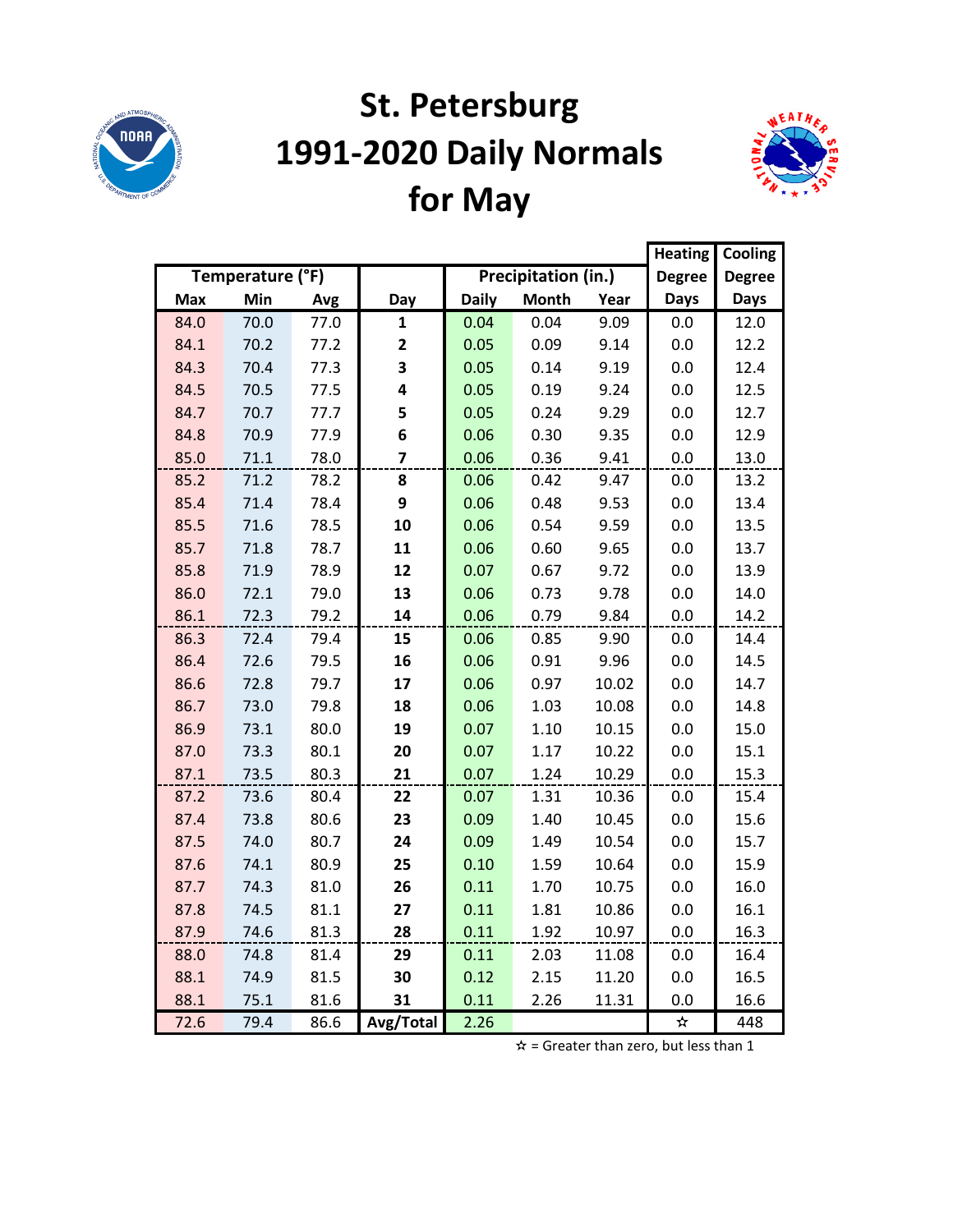

# **St. Petersburg 1991-2020 Daily Normals for June**



|            |                  |      |                |              |                     |       |               | Cooling       |
|------------|------------------|------|----------------|--------------|---------------------|-------|---------------|---------------|
|            | Temperature (°F) |      |                |              | Precipitation (in.) |       | <b>Degree</b> | <b>Degree</b> |
| <b>Max</b> | Min              | Avg  | Day            | <b>Daily</b> | <b>Month</b>        | Year  | <b>Days</b>   | <b>Days</b>   |
| 88.2       | 75.2             | 81.7 | $\mathbf{1}$   | 0.17         | 0.17                | 11.48 | 0.0           | 16.7          |
| 88.3       | 75.4             | 81.8 | 2              | 0.17         | 0.34                | 11.65 | 0.0           | 16.8          |
| 88.4       | 75.5             | 81.9 | 3              | 0.17         | 0.51                | 11.82 | 0.0           | 16.9          |
| 88.4       | 75.6             | 82.0 | 4              | 0.18         | 0.69                | 12.00 | 0.0           | 17.0          |
| 88.5       | 75.8             | 82.1 | 5              | 0.18         | 0.87                | 12.18 | 0.0           | 17.1          |
| 88.6       | 75.9             | 82.2 | 6              | 0.17         | 1.04                | 12.35 | 0.0           | 17.2          |
| 88.6       | 76.0             | 82.3 | $\overline{7}$ | 0.19         | 1.23                | 12.54 | 0.0           | 17.3          |
| 88.7       | 76.1             | 82.4 | 8              | 0.20         | 1.43                | 12.74 | 0.0           | 17.4          |
| 88.7       | 76.2             | 82.5 | 9              | 0.19         | 1.62                | 12.93 | 0.0           | 17.5          |
| 88.8       | 76.4             | 82.6 | 10             | 0.21         | 1.83                | 13.14 | 0.0           | 17.6          |
| 88.8       | 76.5             | 82.6 | 11             | 0.22         | 2.05                | 13.36 | 0.0           | 17.6          |
| 88.9       | 76.6             | 82.7 | 12             | 0.23         | 2.28                | 13.59 | 0.0           | 17.7          |
| 88.9       | 76.6             | 82.8 | 13             | 0.22         | 2.50                | 13.81 | 0.0           | 17.8          |
| 88.9       | 76.7             | 82.8 | 14             | 0.23         | 2.73                | 14.04 | 0.0           | 17.8          |
| 89.0       | 76.8             | 82.9 | 15             | 0.24         | 2.97                | 14.28 | 0.0           | 17.9          |
| 89.0       | 76.9             | 82.9 | 16             | 0.24         | 3.21                | 14.52 | 0.0           | 17.9          |
| 89.0       | 77.0             | 83.0 | 17             | 0.24         | 3.45                | 14.76 | 0.0           | 18.0          |
| 89.1       | 77.0             | 83.0 | 18             | 0.25         | 3.70                | 15.01 | 0.0           | 18.0          |
| 89.1       | 77.1             | 83.1 | 19             | 0.25         | 3.95                | 15.26 | 0.0           | 18.1          |
| 89.1       | 77.2             | 83.1 | 20             | 0.26         | 4.21                | 15.52 | 0.0           | 18.1          |
| 89.1       | 77.2             | 83.2 | 21             | 0.25         | 4.46                | 15.77 | 0.0           | 18.2          |
| 89.1       | 77.3             | 83.2 | 22             | 0.24         | 4.70                | 16.01 | 0.0           | 18.2          |
| 89.2       | 77.3             | 83.3 | 23             | 0.24         | 4.94                | 16.25 | 0.0           | 18.2          |
| 89.2       | 77.4             | 83.3 | 24             | 0.26         | 5.20                | 16.51 | 0.0           | 18.3          |
| 89.2       | 77.4             | 83.3 | 25             | 0.27         | 5.47                | 16.78 | 0.0           | 18.3          |
| 89.2       | 77.5             | 83.3 | 26             | 0.26         | 5.73                | 17.04 | 0.0           | 18.3          |
| 89.2       | 77.5             | 83.4 | 27             | 0.26         | 5.99                | 17.30 | 0.0           | 18.4          |
| 89.2       | 77.6             | 83.4 | 28             | 0.26         | 6.25                | 17.56 | 0.0           | 18.4          |
| 89.3       | 77.6             | 83.4 | 29             | 0.27         | 6.52                | 17.83 | 0.0           | 18.4          |
| 89.3       | 77.6             | 83.4 | 30             | 0.27         | 6.79                | 18.10 | 0.0           | 18.4          |
| 76.7       | 82.8             | 89.9 | Avg/Total      | 6.79         |                     |       | $\pmb{0}$     | 534           |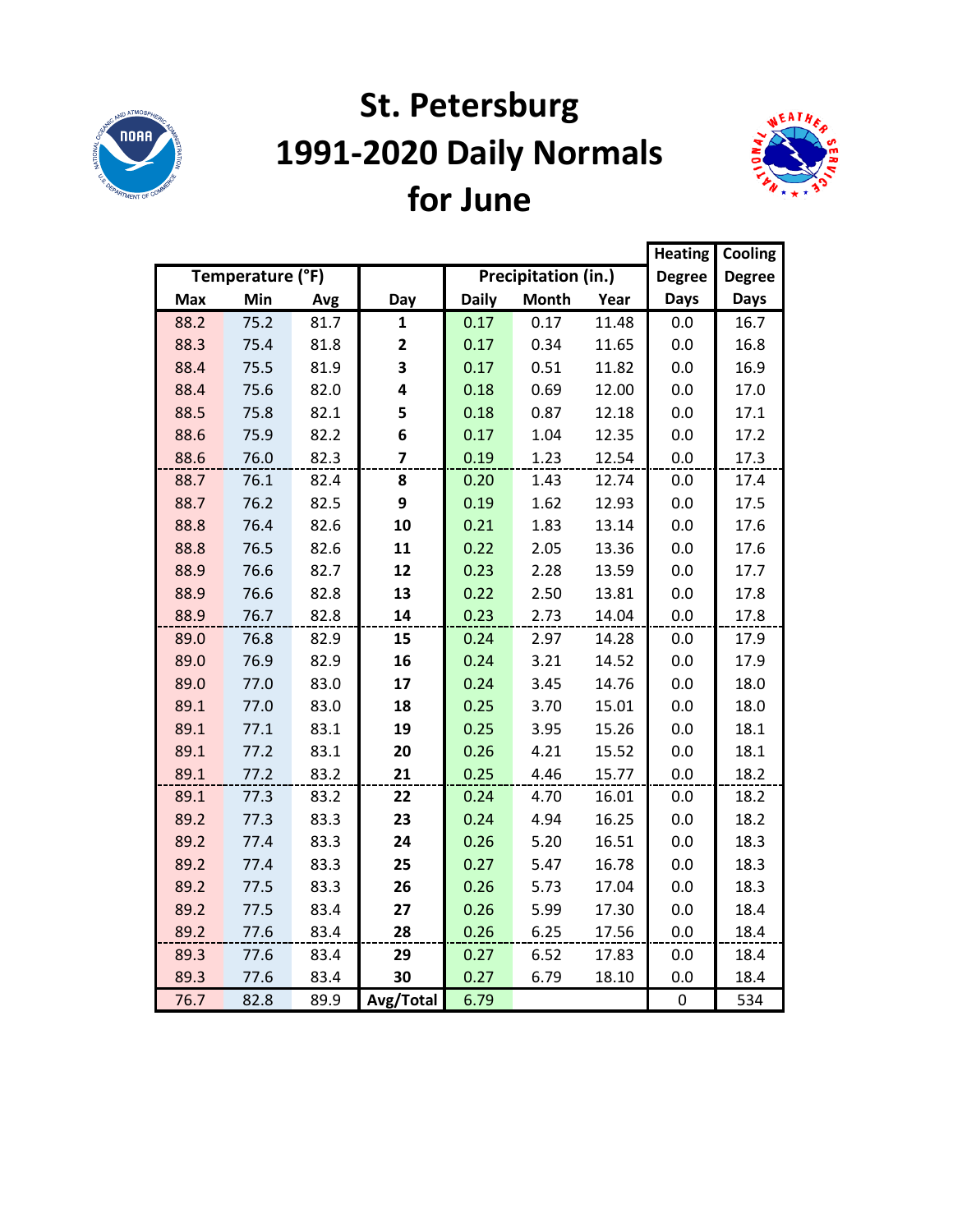

# **St. Petersburg 1991-2020 Daily Normals for July**



|            |                  |      |              |              |                     |       | <b>Heating</b> | Cooling       |
|------------|------------------|------|--------------|--------------|---------------------|-------|----------------|---------------|
|            | Temperature (°F) |      |              |              | Precipitation (in.) |       | <b>Degree</b>  | <b>Degree</b> |
| <b>Max</b> | Min              | Avg  | Day          | <b>Daily</b> | <b>Month</b>        | Year  | <b>Days</b>    | <b>Days</b>   |
| 89.3       | 77.7             | 83.5 | 1            | 0.24         | 0.24                | 18.34 | 0.0            | 18.5          |
| 89.3       | 77.7             | 83.5 | $\mathbf{2}$ | 0.25         | 0.49                | 18.59 | 0.0            | 18.5          |
| 89.3       | 77.7             | 83.5 | 3            | 0.26         | 0.75                | 18.85 | 0.0            | 18.5          |
| 89.3       | 77.7             | 83.5 | 4            | 0.25         | 1.00                | 19.10 | 0.0            | 18.5          |
| 89.4       | 77.8             | 83.6 | 5            | 0.25         | 1.25                | 19.35 | 0.0            | 18.6          |
| 89.4       | 77.8             | 83.6 | 6            | 0.25         | 1.50                | 19.60 | 0.0            | 18.6          |
| 89.4       | 77.8             | 83.6 | 7            | 0.24         | 1.74                | 19.84 | $0.0\,$        | 18.6          |
| 89.4       | 77.8             | 83.6 | 8            | 0.25         | 1.99                | 20.09 | 0.0            | 18.6          |
| 89.4       | 77.9             | 83.6 | 9            | 0.24         | 2.23                | 20.33 | 0.0            | 18.6          |
| 89.5       | 77.9             | 83.7 | 10           | 0.24         | 2.47                | 20.57 | 0.0            | 18.7          |
| 89.5       | 77.9             | 83.7 | 11           | 0.24         | 2.71                | 20.81 | 0.0            | 18.7          |
| 89.5       | 77.9             | 83.7 | 12           | 0.24         | 2.95                | 21.05 | 0.0            | 18.7          |
| 89.5       | 77.9             | 83.7 | 13           | 0.24         | 3.19                | 21.29 | 0.0            | 18.7          |
| 89.5       | 78.0             | 83.8 | 14           | 0.24         | 3.43                | 21.53 | 0.0            | 18.8          |
| 89.6       | 78.0             | 83.8 | 15           | 0.24         | 3.67                | 21.77 | 0.0            | 18.8          |
| 89.6       | 78.0             | 83.8 | 16           | 0.22         | 3.89                | 21.99 | 0.0            | 18.8          |
| 89.6       | 78.0             | 83.8 | 17           | 0.24         | 4.13                | 22.23 | 0.0            | 18.8          |
| 89.6       | 78.1             | 83.8 | 18           | 0.23         | 4.36                | 22.46 | 0.0            | 18.8          |
| 89.7       | 78.1             | 83.9 | 19           | 0.25         | 4.61                | 22.71 | 0.0            | 18.9          |
| 89.7       | 78.1             | 83.9 | 20           | 0.24         | 4.85                | 22.95 | 0.0            | 18.9          |
| 89.7       | 78.1             | 83.9 | 21           | 0.24         | 5.09                | 23.19 | 0.0            | 18.9          |
| 89.7       | 78.1             | 83.9 | 22           | 0.23         | 5.32                | 23.42 | 0.0            | 18.9          |
| 89.8       | 78.2             | 84.0 | 23           | 0.23         | 5.55                | 23.65 | 0.0            | 19.0          |
| 89.8       | 78.2             | 84.0 | 24           | 0.23         | 5.78                | 23.88 | 0.0            | 19.0          |
| 89.8       | 78.2             | 84.0 | 25           | 0.23         | 6.01                | 24.11 | 0.0            | 19.0          |
| 89.8       | 78.2             | 84.0 | 26           | 0.25         | 6.26                | 24.36 | 0.0            | 19.0          |
| 89.9       | 78.2             | 84.0 | 27           | 0.24         | 6.50                | 24.60 | 0.0            | 19.0          |
| 89.9       | 78.2             | 84.1 | 28           | 0.25         | 6.75                | 24.85 | 0.0            | 19.1          |
| 89.9       | 78.3             | 84.1 | 29           | 0.25         | 7.00                | 25.10 | 0.0            | 19.1          |
| 89.9       | 78.3             | 84.1 | 30           | 0.24         | 7.24                | 25.34 | 0.0            | 19.1          |
| 89.9       | 78.3             | 84.1 | 31           | 0.25         | 7.49                | 25.59 | 0.0            | 19.1          |
| 78.0       | 83.8             | 90.9 | Avg/Total    | 7.49         |                     |       | 0              | 583           |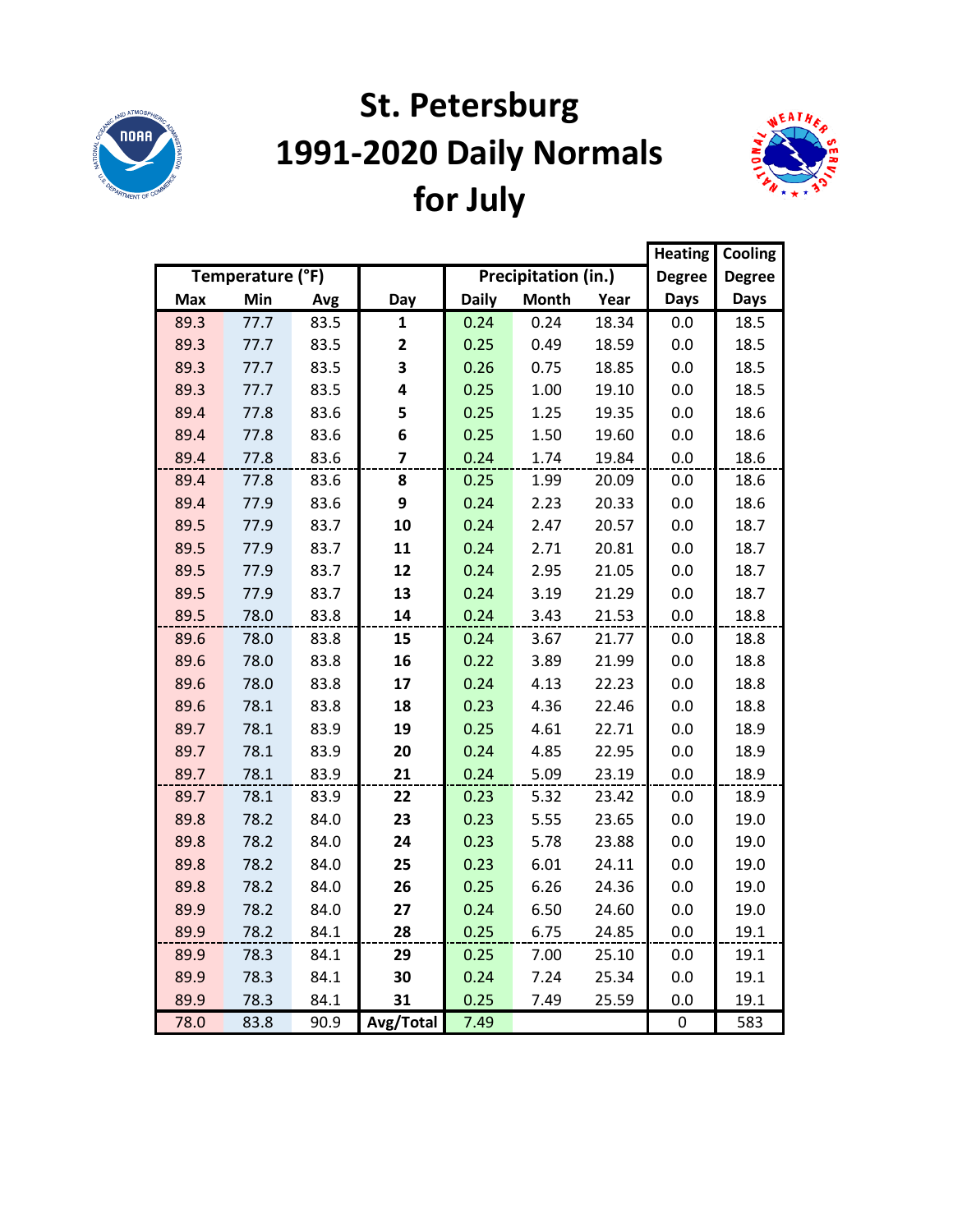

# **St. Petersburg 1991-2020 Daily Normals for August**



|            |                  |      |                         |              |                     |       | <b>Heating</b> | Cooling       |
|------------|------------------|------|-------------------------|--------------|---------------------|-------|----------------|---------------|
|            | Temperature (°F) |      |                         |              | Precipitation (in.) |       | <b>Degree</b>  | <b>Degree</b> |
| <b>Max</b> | Min              | Avg  | Day                     | <b>Daily</b> | <b>Month</b>        | Year  | <b>Days</b>    | <b>Days</b>   |
| 89.9       | 78.3             | 84.1 | 1                       | 0.26         | 0.26                | 25.85 | 0.0            | 19.1          |
| 90.0       | 78.3             | 84.1 | $\mathbf{2}$            | 0.27         | 0.53                | 26.12 | 0.0            | 19.1          |
| 90.0       | 78.3             | 84.1 | 3                       | 0.26         | 0.79                | 26.38 | 0.0            | 19.1          |
| 90.0       | 78.3             | 84.1 | 4                       | 0.27         | 1.06                | 26.65 | 0.0            | 19.1          |
| 90.0       | 78.3             | 84.2 | 5                       | 0.26         | 1.32                | 26.91 | 0.0            | 19.2          |
| 90.0       | 78.3             | 84.2 | 6                       | 0.26         | 1.58                | 27.17 | 0.0            | 19.2          |
| 90.0       | 78.3             | 84.2 | $\overline{\mathbf{z}}$ | 0.26         | 1.84                | 27.43 | 0.0            | 19.2          |
| 90.0       | 78.3             | 84.2 | 8                       | 0.27         | 2.11                | 27.70 | 0.0            | 19.2          |
| 90.0       | 78.3             | 84.2 | 9                       | 0.26         | 2.37                | 27.96 | 0.0            | 19.2          |
| 90.0       | 78.3             | 84.2 | 10                      | 0.26         | 2.63                | 28.22 | 0.0            | 19.2          |
| 90.0       | 78.3             | 84.1 | 11                      | 0.27         | 2.90                | 28.49 | 0.0            | 19.1          |
| 90.0       | 78.3             | 84.1 | 12                      | 0.26         | 3.16                | 28.75 | 0.0            | 19.1          |
| 89.9       | 78.3             | 84.1 | 13                      | 0.28         | 3.44                | 29.03 | 0.0            | 19.1          |
| 89.9       | 78.3             | 84.1 | 14                      | 0.28         | 3.72                | 29.31 | 0.0            | 19.1          |
| 89.9       | 78.3             | 84.1 | 15                      | 0.28         | 4.00                | 29.59 | 0.0            | 19.1          |
| 89.9       | 78.3             | 84.1 | 16                      | 0.27         | 4.27                | 29.86 | 0.0            | 19.1          |
| 89.9       | 78.3             | 84.1 | 17                      | 0.28         | 4.55                | 30.14 | 0.0            | 19.1          |
| 89.8       | 78.2             | 84.0 | 18                      | 0.27         | 4.82                | 30.41 | 0.0            | 19.0          |
| 89.8       | 78.2             | 84.0 | 19                      | 0.27         | 5.09                | 30.68 | 0.0            | 19.0          |
| 89.8       | 78.2             | 84.0 | 20                      | 0.28         | 5.37                | 30.96 | 0.0            | 19.0          |
| 89.8       | 78.2             | 84.0 | 21                      | 0.27         | 5.64                | 31.23 | 0.0            | 19.0          |
| 89.7       | 78.1             | 83.9 | 22                      | 0.28         | 5.92                | 31.51 | 0.0            | 18.9          |
| 89.7       | 78.1             | 83.9 | 23                      | 0.29         | 6.21                | 31.80 | 0.0            | 18.9          |
| 89.7       | 78.1             | 83.9 | 24                      | 0.28         | 6.49                | 32.08 | 0.0            | 18.9          |
| 89.6       | 78.1             | 83.8 | 25                      | 0.27         | 6.76                | 32.35 | 0.0            | 18.8          |
| 89.6       | 78.0             | 83.8 | 26                      | 0.28         | 7.04                | 32.63 | 0.0            | 18.8          |
| 89.5       | 78.0             | 83.8 | 27                      | 0.28         | 7.32                | 32.91 | 0.0            | 18.8          |
| 89.5       | 78.0             | 83.7 | 28                      | 0.28         | 7.60                | 33.19 | 0.0            | 18.7          |
| 89.4       | 77.9             | 83.7 | 29                      | 0.26         | 7.86                | 33.45 | 0.0            | 18.7          |
| 89.4       | 77.9             | 83.6 | 30                      | 0.26         | 8.12                | 33.71 | 0.0            | 18.6          |
| 89.3       | 77.9             | 83.6 | 31                      | 0.27         | 8.39                | 33.98 | 0.0            | 18.6          |
| 78.2       | 84.0             | 90.7 | Avg/Total               | 8.39         |                     |       | 0              | 589           |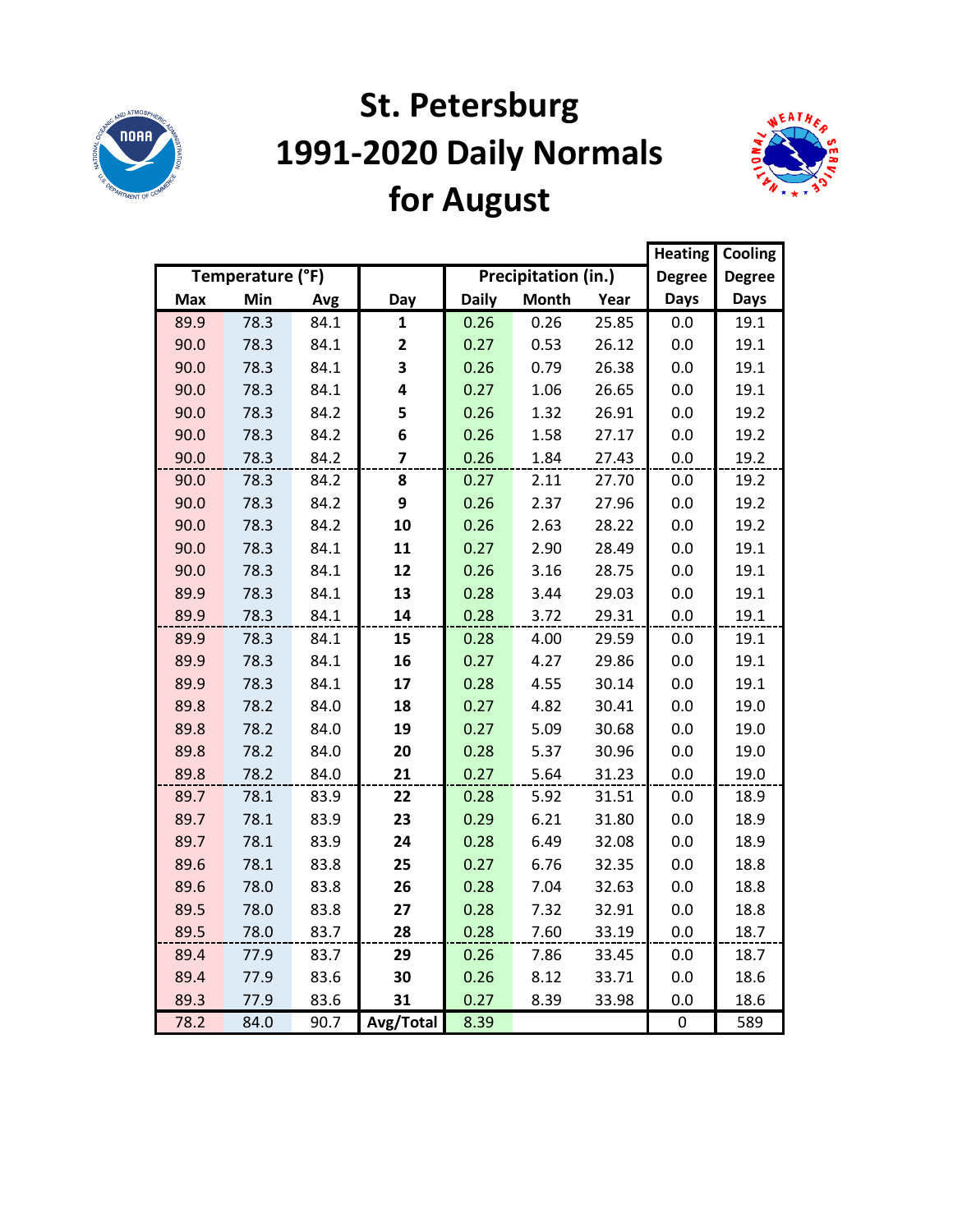

### **St. Petersburg 1991-2020 Daily Normals for September**



|            |                  |      |                |              |                     |       | <b>Heating</b> | Cooling       |
|------------|------------------|------|----------------|--------------|---------------------|-------|----------------|---------------|
|            | Temperature (°F) |      |                |              | Precipitation (in.) |       | <b>Degree</b>  | <b>Degree</b> |
| <b>Max</b> | Min              | Avg  | Day            | <b>Daily</b> | <b>Month</b>        | Year  | <b>Days</b>    | <b>Days</b>   |
| 89.3       | 77.8             | 83.6 | 1              | 0.28         | 0.28                | 34.26 | 0.0            | 18.6          |
| 89.2       | 77.8             | 83.5 | 2              | 0.27         | 0.55                | 34.53 | 0.0            | 18.5          |
| 89.2       | 77.8             | 83.5 | 3              | 0.27         | 0.82                | 34.80 | 0.0            | 18.5          |
| 89.1       | 77.7             | 83.4 | 4              | 0.29         | 1.11                | 35.09 | 0.0            | 18.4          |
| 89.0       | 77.7             | 83.4 | 5              | 0.27         | 1.38                | 35.36 | 0.0            | 18.4          |
| 89.0       | 77.6             | 83.3 | 6              | 0.28         | 1.66                | 35.64 | 0.0            | 18.3          |
| 88.9       | 77.6             | 83.2 | $\overline{7}$ | 0.28         | 1.94                | 35.92 | 0.0            | 18.2          |
| 88.8       | 77.5             | 83.2 | 8              | 0.27         | 2.21                | 36.19 | 0.0            | 18.2          |
| 88.8       | 77.5             | 83.1 | 9              | 0.26         | 2.47                | 36.45 | 0.0            | 18.1          |
| 88.7       | 77.4             | 83.1 | 10             | 0.27         | 2.74                | 36.72 | 0.0            | 18.1          |
| 88.6       | 77.4             | 83.0 | 11             | 0.26         | 3.00                | 36.98 | 0.0            | 18.0          |
| 88.5       | 77.3             | 82.9 | 12             | 0.26         | 3.26                | 37.24 | 0.0            | 17.9          |
| 88.5       | 77.3             | 82.9 | 13             | 0.25         | 3.51                | 37.49 | 0.0            | 17.9          |
| 88.4       | 77.2             | 82.8 | 14             | 0.25         | 3.76                | 37.74 | 0.0            | 17.8          |
| 88.3       | 77.2             | 82.7 | 15             | 0.24         | 4.00                | 37.98 | 0.0            | 17.7          |
| 88.2       | 77.1             | 82.6 | 16             | 0.23         | 4.23                | 38.21 | 0.0            | 17.6          |
| 88.1       | 77.0             | 82.6 | 17             | 0.23         | 4.46                | 38.44 | 0.0            | 17.6          |
| 88.0       | 77.0             | 82.5 | 18             | 0.22         | 4.68                | 38.66 | 0.0            | 17.5          |
| 87.9       | 76.9             | 82.4 | 19             | 0.21         | 4.89                | 38.87 | 0.0            | 17.4          |
| 87.8       | 76.8             | 82.3 | 20             | 0.20         | 5.09                | 39.07 | 0.0            | 17.3          |
| 87.7       | 76.7             | 82.2 | 21             | 0.18         | 5.27                | 39.25 | 0.0            | 17.2          |
| 87.5       | 76.6             | 82.1 | 22             | 0.17         | 5.44                | 39.42 | 0.0            | 17.1          |
| 87.4       | 76.5             | 82.0 | 23             | 0.18         | 5.62                | 39.60 | 0.0            | 17.0          |
| 87.3       | 76.4             | 81.9 | 24             | 0.17         | 5.79                | 39.77 | 0.0            | 16.9          |
| 87.2       | 76.3             | 81.7 | 25             | 0.16         | 5.95                | 39.93 | 0.0            | 16.7          |
| 87.0       | 76.2             | 81.6 | 26             | 0.15         | 6.10                | 40.08 | 0.0            | 16.6          |
| 86.9       | 76.1             | 81.5 | 27             | 0.15         | 6.25                | 40.23 | 0.0            | 16.5          |
| 86.8       | 76.0             | 81.4 | 28             | 0.15         | 6.40                | 40.38 | 0.0            | 16.3          |
| 86.6       | 75.8             | 81.2 | 29             | 0.13         | 6.53                | 40.51 | 0.0            | 16.2          |
| 86.5       | 75.7             | 81.1 | 30             | 0.13         | 6.66                | 40.64 | 0.0            | 16.1          |
| 77.0       | 82.5             | 89.0 | Avg/Total      | 6.66         |                     |       | ☆              | 526           |

 $\hat{x}$  = Greater than zero, but less than 1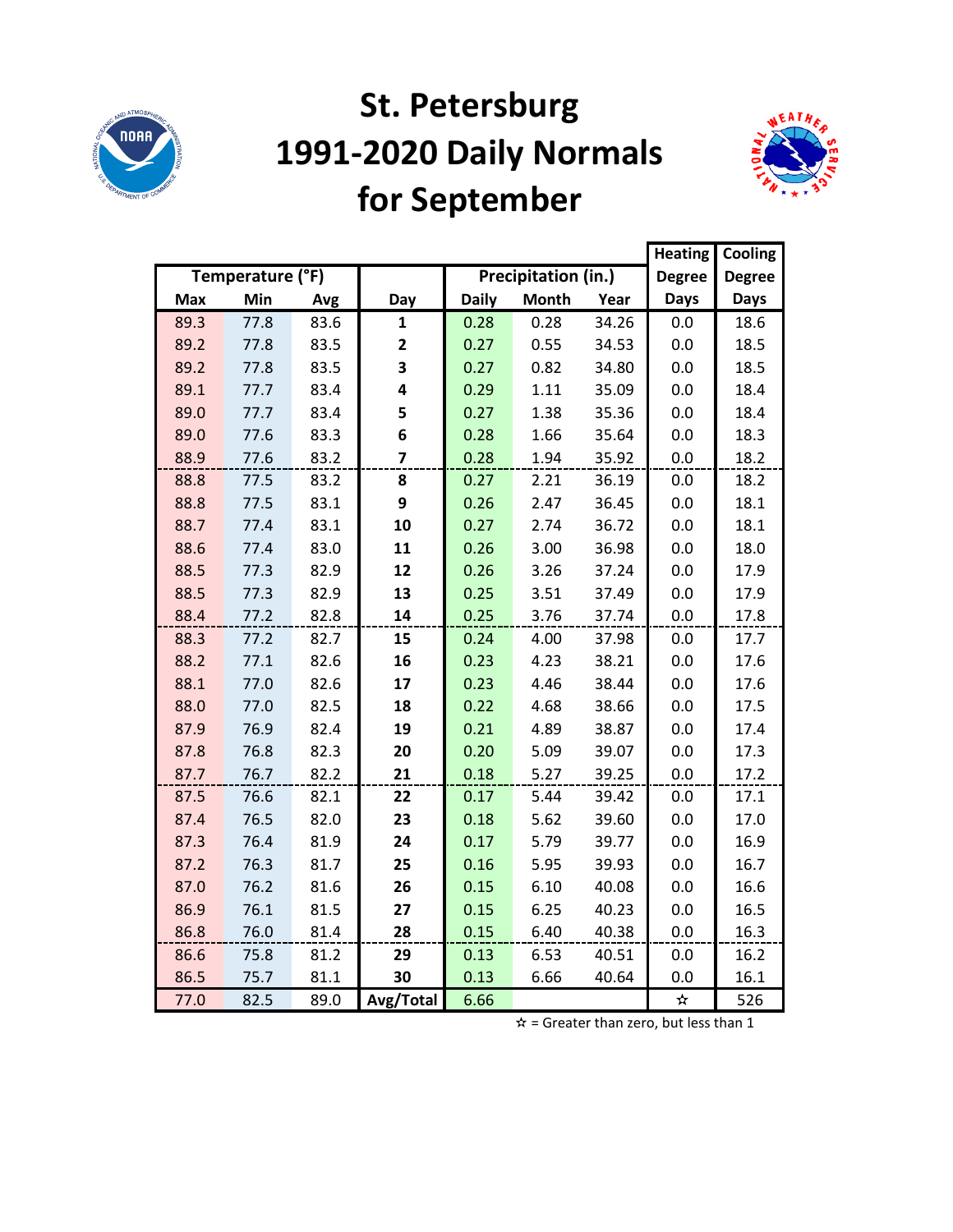

### **St. Petersburg 1991-2020 Daily Normals for October**



|            |                  |      |                         |              |                     |       | <b>Heating</b> | Cooling       |
|------------|------------------|------|-------------------------|--------------|---------------------|-------|----------------|---------------|
|            | Temperature (°F) |      |                         |              | Precipitation (in.) |       | <b>Degree</b>  | <b>Degree</b> |
| <b>Max</b> | Min              | Avg  | Day                     | <b>Daily</b> | <b>Month</b>        | Year  | <b>Days</b>    | <b>Days</b>   |
| 86.3       | 75.5             | 80.9 | 1                       | 0.13         | 0.13                | 40.77 | 0.0            | 15.9          |
| 86.1       | 75.4             | 80.7 | $\mathbf{2}$            | 0.11         | 0.24                | 40.88 | 0.0            | 15.7          |
| 86.0       | 75.2             | 80.6 | 3                       | 0.10         | 0.34                | 40.98 | 0.0            | 15.6          |
| 85.8       | 75.0             | 80.4 | 4                       | 0.10         | 0.44                | 41.08 | 0.0            | 15.4          |
| 85.6       | 74.8             | 80.2 | 5                       | 0.10         | 0.54                | 41.18 | 0.0            | 15.2          |
| 85.4       | 74.7             | 80.0 | 6                       | 0.09         | 0.63                | 41.27 | 0.0            | 15.0          |
| 85.3       | 74.5             | 79.9 | $\overline{\mathbf{z}}$ | 0.09         | 0.72                | 41.36 | 0.0            | 14.9          |
| 85.1       | 74.3             | 79.7 | 8                       | 0.09         | 0.81                | 41.45 | 0.0            | 14.7          |
| 84.9       | 74.0             | 79.5 | 9                       | 0.08         | 0.89                | 41.53 | 0.0            | 14.5          |
| 84.7       | 73.8             | 79.2 | 10                      | 0.08         | 0.97                | 41.61 | 0.0            | 14.2          |
| 84.5       | 73.6             | 79.0 | 11                      | 0.07         | 1.04                | 41.68 | 0.0            | 14.0          |
| 84.3       | 73.4             | 78.8 | 12                      | 0.07         | 1.11                | 41.75 | 0.0            | 13.8          |
| 84.0       | 73.1             | 78.6 | 13                      | 0.06         | 1.17                | 41.81 | 0.0            | 13.6          |
| 83.8       | 72.9             | 78.4 | 14                      | 0.06         | 1.23                | 41.87 | 0.0            | 13.4          |
| 83.6       | 72.6             | 78.1 | 15                      | 0.06         | 1.29                | 41.93 | 0.0            | 13.1          |
| 83.4       | 72.4             | 77.9 | 16                      | 0.06         | 1.35                | 41.99 | 0.0            | 12.9          |
| 83.2       | 72.1             | 77.7 | 17                      | 0.07         | 1.42                | 42.06 | 0.0            | 12.7          |
| 83.0       | 71.9             | 77.4 | 18                      | 0.06         | 1.48                | 42.12 | 0.0            | 12.4          |
| 82.7       | 71.6             | 77.2 | 19                      | 0.05         | 1.53                | 42.17 | 0.0            | 12.2          |
| 82.5       | 71.3             | 76.9 | 20                      | 0.06         | 1.59                | 42.23 | 0.0            | 12.0          |
| 82.3       | 71.0             | 76.7 | 21                      | 0.06         | 1.65                | 42.29 | 0.1            | 11.7          |
| 82.0       | 70.8             | 76.4 | 22                      | 0.05         | 1.70                | 42.34 | 0.1            | 11.5          |
| 81.8       | 70.5             | 76.1 | 23                      | 0.05         | 1.75                | 42.39 | 0.1            | 11.2          |
| 81.6       | 70.2             | 75.9 | 24                      | 0.05         | 1.80                | 42.44 | 0.1            | 11.0          |
| 81.3       | 69.9             | 75.6 | 25                      | 0.05         | 1.85                | 42.49 | 0.1            | 10.7          |
| 81.1       | 69.6             | 75.4 | 26                      | 0.05         | 1.90                | 42.54 | 0.1            | 10.5          |
| 80.9       | 69.4             | 75.1 | 27                      | 0.04         | 1.94                | 42.58 | 0.1            | 10.2          |
| 80.6       | 69.1             | 74.9 | 28                      | 0.06         | 2.00                | 42.64 | 0.1            | 10.0          |
| 80.4       | 68.8             | 74.6 | 29                      | 0.05         | 2.05                | 42.69 | 0.1            | 9.7           |
| 80.2       | 68.5             | 74.3 | 30                      | 0.06         | 2.11                | 42.75 | 0.2            | 9.5           |
| 80.0       | 68.2             | 74.1 | 31                      | 0.05         | 2.16                | 42.80 | 0.2            | 9.3           |
| 72.2       | 77.8             | 84.0 | Avg/Total               | 2.16         |                     |       | $\overline{2}$ | 397           |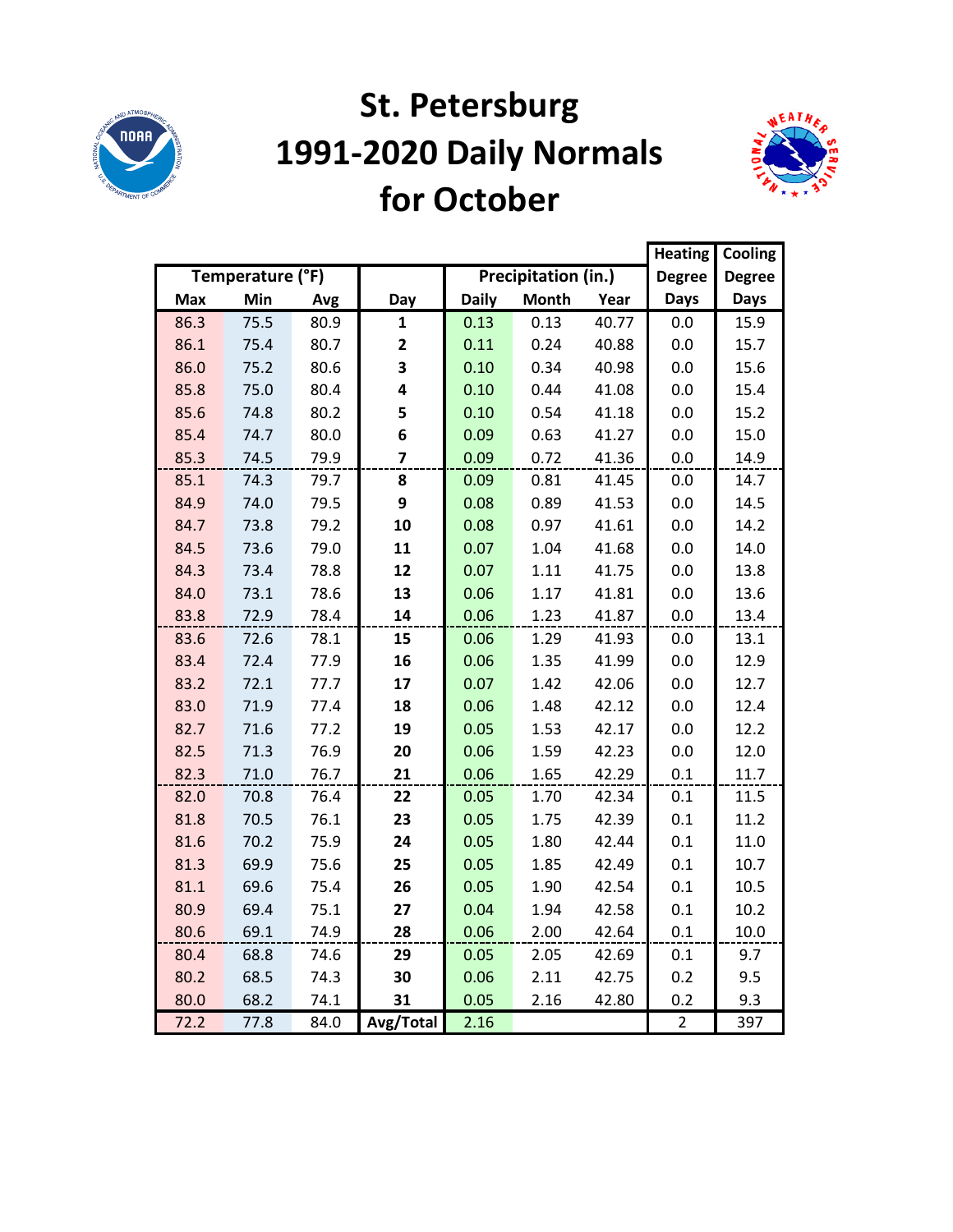

### **St. Petersburg 1991-2020 Daily Normals for November**



|            |                  |      |                |              |                     |       | <b>Heating</b> | Cooling       |
|------------|------------------|------|----------------|--------------|---------------------|-------|----------------|---------------|
|            | Temperature (°F) |      |                |              | Precipitation (in.) |       | <b>Degree</b>  | <b>Degree</b> |
| <b>Max</b> | Min              | Avg  | Day            | <b>Daily</b> | <b>Month</b>        | Year  | <b>Days</b>    | <b>Days</b>   |
| 79.7       | 68.0             | 73.8 | $\mathbf{1}$   | 0.06         | 0.06                | 42.86 | 0.2            | 9.0           |
| 79.5       | 67.7             | 73.6 | 2              | 0.05         | 0.11                | 42.91 | 0.2            | 8.8           |
| 79.3       | 67.4             | 73.3 | 3              | 0.06         | 0.17                | 42.97 | 0.2            | 8.6           |
| 79.1       | 67.1             | 73.1 | 4              | 0.05         | 0.22                | 43.02 | 0.2            | 8.3           |
| 78.9       | 66.9             | 72.9 | 5              | 0.05         | 0.27                | 43.07 | 0.2            | 8.1           |
| 78.6       | 66.6             | 72.6 | 6              | 0.06         | 0.33                | 43.13 | 0.2            | 7.8           |
| 78.4       | 66.4             | 72.4 | $\overline{7}$ | 0.05         | 0.38                | 43.18 | 0.2            | 7.6           |
| 78.2       | 66.1             | 72.2 | 8              | 0.04         | 0.42                | 43.22 | 0.2            | 7.4           |
| 78.0       | 65.8             | 71.9 | 9              | 0.05         | 0.47                | 43.27 | 0.3            | 7.2           |
| 77.8       | 65.6             | 71.7 | 10             | 0.04         | 0.51                | 43.31 | 0.3            | 7.0           |
| 77.6       | 65.4             | 71.5 | 11             | 0.05         | 0.56                | 43.36 | 0.4            | 6.9           |
| 77.4       | 65.1             | 71.3 | 12             | 0.05         | 0.61                | 43.41 | 0.4            | 6.7           |
| 77.2       | 64.9             | 71.1 | 13             | 0.05         | 0.66                | 43.46 | 0.5            | 6.5           |
| 77.0       | 64.7             | 70.8 | 14             | 0.04         | 0.70                | 43.50 | 0.6            | 6.4           |
| 76.8       | 64.5             | 70.6 | 15             | 0.05         | 0.75                | 43.55 | 0.6            | 6.2           |
| 76.6       | 64.2             | 70.4 | 16             | 0.05         | 0.80                | 43.60 | 0.6            | 6.1           |
| 76.4       | 64.0             | 70.2 | 17             | 0.04         | 0.84                | 43.64 | 0.7            | 5.9           |
| 76.3       | 63.8             | 70.0 | 18             | 0.05         | 0.89                | 43.69 | 0.7            | 5.7           |
| 76.1       | 63.6             | 69.8 | 19             | 0.04         | 0.93                | 43.73 | 0.8            | 5.6           |
| 75.9       | 63.4             | 69.7 | 20             | 0.05         | 0.98                | 43.78 | 0.8            | 5.5           |
| 75.7       | 63.2             | 69.5 | 21             | 0.04         | 1.02                | 43.82 | 0.9            | 5.4           |
| 75.5       | 63.0             | 69.3 | 22             | 0.05         | 1.07                | 43.87 | $1.0$          | 5.2           |
| 75.3       | 62.8             | 69.1 | 23             | 0.05         | 1.12                | 43.92 | $1.0$          | 5.1           |
| 75.2       | 62.7             | 68.9 | 24             | 0.04         | 1.16                | 43.96 | 1.1            | 5.0           |
| 75.0       | 62.5             | 68.7 | 25             | 0.05         | 1.21                | 44.01 | 1.1            | 4.9           |
| 74.8       | 62.3             | 68.6 | 26             | 0.05         | 1.26                | 44.06 | 1.2            | 4.7           |
| 74.7       | 62.1             | 68.4 | 27             | 0.04         | 1.30                | 44.10 | 1.2            | 4.6           |
| 74.5       | 61.9             | 68.2 | 28             | 0.05         | 1.35                | 44.15 | 1.2            | 4.4           |
| 74.3       | 61.7             | 68.0 | 29             | 0.05         | 1.40                | 44.20 | 1.3            | 4.3           |
| 74.1       | 61.6             | 67.9 | 30             | 0.06         | 1.46                | 44.26 | 1.4            | 4.2           |
| 64.5       | 70.6             | 77.3 | Avg/Total      | 1.46         |                     |       | 20             | 189           |